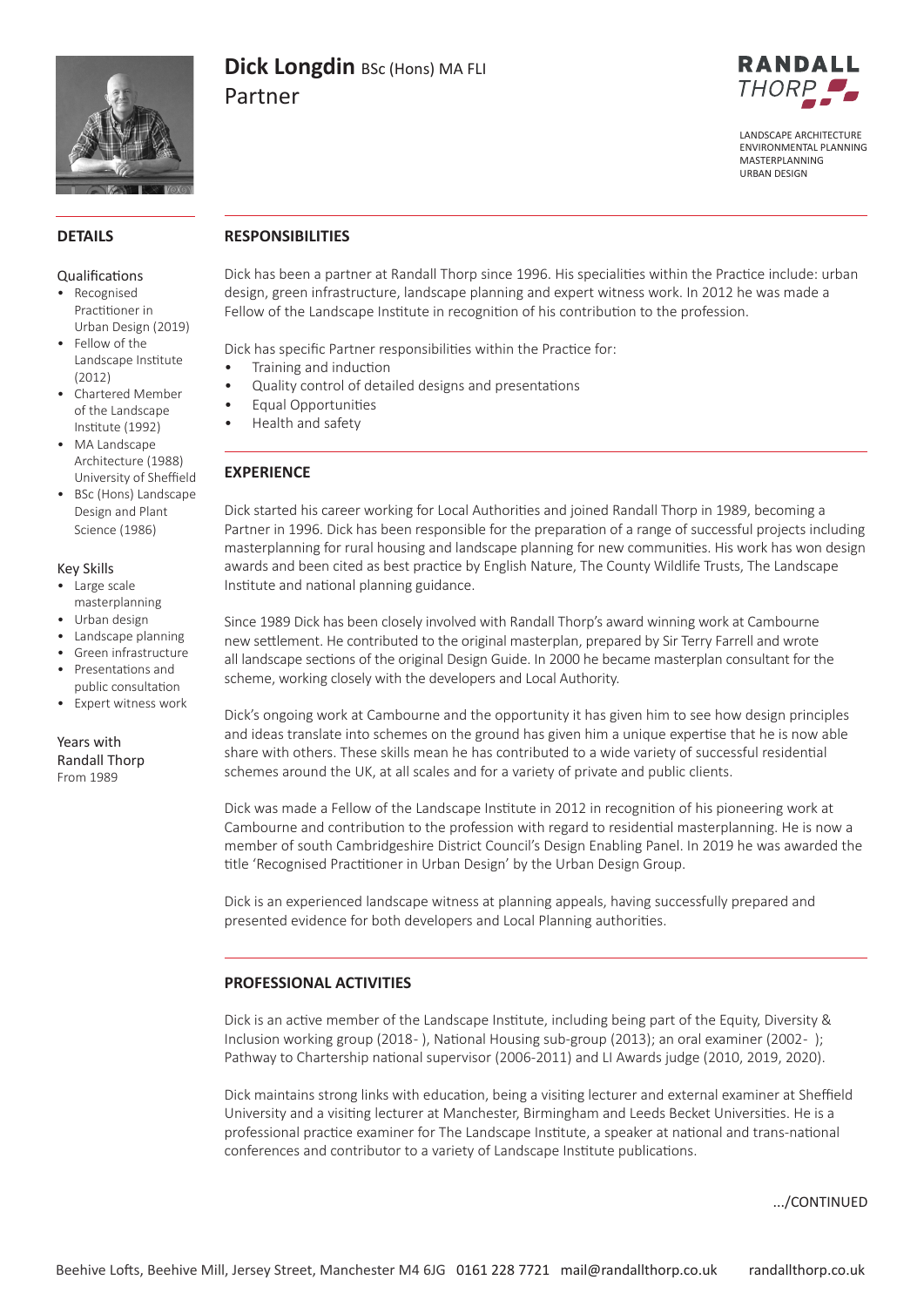BSc (Hons) MA FLI



# **KEY PROJECTS: DESIGN**

# THORNHILLS GARDEN SUBURB, CALDERDALE (2019-2020) *BELLWAY HOMES*

Partner leading the design of this garden suburb at Brighouse, comprising: 1,998 new homes; a 2 form primary school; local centre including shops, health centre and community centre; public open space and engineering infrastructure. Working closely with developer and local planning authority to create vision and masterplan document to support local plan EIP.

# WOODHOUSE GARDEN SUBURB, CALDERDALE (2019-2020)

# *REDROW HOMES*

Partner leading the design of this garden suburb at Brighouse, comprising: 1,257 new homes; a 2 form primary school; local centre including shops, health centre and community centre; public open space and engineering infrastructure. Working closely with developer and local planning authority to create vision and masterplan document to support local plan EIP.

# CAMBOURNE WEST DESIGN CODE (2017 – 2019)

#### *THE CAMBOURNE CONSORTIUM*

Lead consultant producing detailed 100 page Design Code for 2,350 home mixed use urban extension. Code covers all aspects of place making, including character; community; connectivity; climate. Leading multidisciplinary team on behalf of the developer, working with the LPA urban design team, County highways and local community

# CAMBOURNE WEST MASTERPLAN (2012 - 2018)

#### *THE CAMBOURNE CONSORTIUM*

Lead designer for this 2,350 home mixed-use urban extension. Leading multidisciplinary team on behalf of the developer, working with the LPA urban design team, County highways and local community. Preparation of masterplan, design & access statement, parameter plans. Masterplan gained planning approval in January 2018.

# UPPER CAMBOURNE MASTERPLAN & DESIGN GUIDE (2007 – 2012)

# *THE CAMBOURNE CONSORTIUM*

Lead designer for this 450 home addition to Cambourne. Leading multidisciplinary team on behalf of the developer, working with the LPA urban design team, County highways and local community. Preparation of masterplan, design & access statement, parameter plans. Author of Design Guide for the development.

# UPPER CAMBOURNE MASTERPLAN (1999-2011)

# *THE CAMBOURNE CONSORTIUM*

Masterplan consultant / Lead designer for this 3,350 home mixed-use new settlement (original masterplan by Terry Farrel 1996). Leading multidisciplinary team on behalf of the developer, working with the LPA urban design team, County highways and local community. Preparation of masterplan development and evolution, detailed design of all areas of green infrastructure and public realm. Landscape Institute award winner for 'Local landscape Planning'; and 'Design over 5 ha' (2010).

# FAVERSHAM GARDEN VILLAGE MASTERPLAN (2018)

#### *GLADMAN*

Lead designer for this 5,000 home mixed-use garden village in Kent. Leading urban design team team on behalf of the developer, Preparation of masterplan and Vision document.

# LIGHTHALL FARM, SOLIHULL (2018 – PRESENT)

#### *TAYLOR WIMPEY*

Project partner for this 2,000 home urban extension. Leading multidisciplinary team on behalf of the developer, working with the LPA urban design team, County highways and local community. Preparation of masterplan, input to LPA local plan and SPD.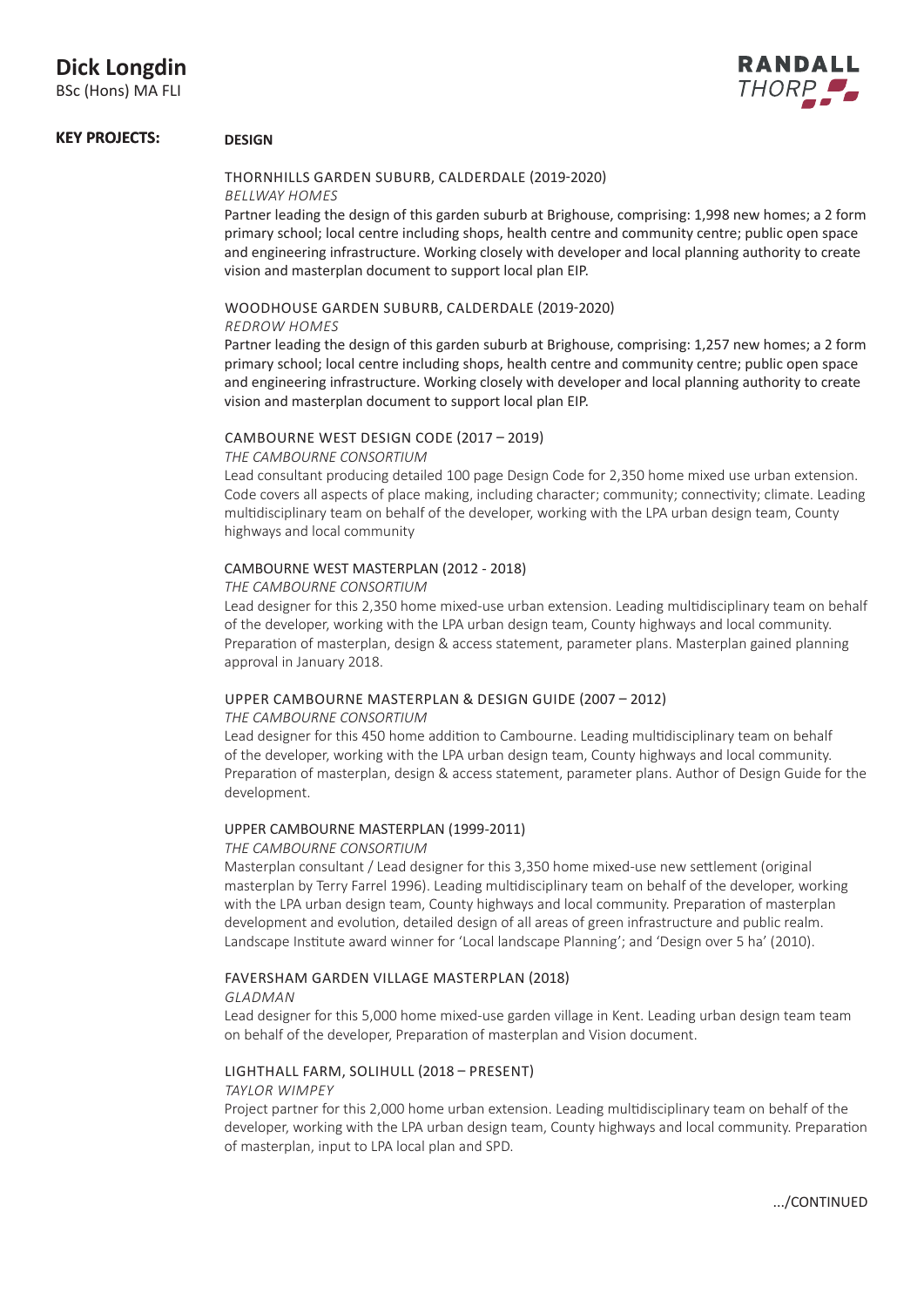

#### **KEY PROJECTS: DESIGN (CONTINUED)**

# PARTINGTON REGENERATION (2006-7 – 2010-18)

# *PEEL DEVELOPMENTS*

Lead urban designer for re-design of village centre and public realm as part of regeneration strategy for this disadvantaged community. Proposals for new village centre with shops, market place and community facilities. Urban design principles taken forward by LPA into SPD and eventually delivered by developer.

# LAND SOUTH OF HINDLEY, WIGAN (2014 – 2017)

*WIGAN BC AND PELL DEVELOPMENTS*

Specialist designer, inputting residential and mixed-use masterplanning as part of multi-disciplinary team for this 2,000 home urban extension. Working on behalf of private developer and LPA partnership.

# WESTMORLAND HOME OFFICE (2017-2018)

*WESTMORLAND*  Project partner responsible for detailed design of setting, carpark and garden areas for a new head quarters building for this award winning client.

# NW BICESTER ECO-TOWN (2015 - 2016)

*A2 DOMINION*

Project partner responsible for Randall Thorp's involvement with this 6,000 home, sustainable urban extension to Bicester to create the UK's first and Eco Town.

# WATERBEACH BARRACKS MASTERPLAN (2013 – 2014)

# *TAYLOR WIMPY AND DORCHESTER*

Lead designer / masterplan consultant for this 10,000 home mixed-use new settlement in Cambridgeshire. Leading multidisciplinary team on behalf of the developer, for a competitive dialogue competition for the MoD. Innovation and sustainability were at the heart of the scheme resulting in it coming a very close second.

# PINEWOOD STUDIOS (2012 - 2017)

# *PINEWOOD / PEEL*

Design partner responsible for landscape elements of £200M expansion / improvement scheme for this nationally important project.

# SLEAFORD WEST URBAN EXTENSION (2013 - 2015)

# *SLEAFORD LAND PARTNERSHIP*

Design partner responsible for Masterplan layout and landscape elements for proposed 2,000 home extension to Sleaford.

# NORTH DURHAM URBAN EXTENSION (2011 – 2014)

*AINSCOUGH*

Lead designer for this 1,500 home mixed-use urban extension. Preparation of masterplan and input to SPD produced by LPA.

# HAYDOCK GRANGE, PRESTON (2010-2011)

*TAYLOR WIMPEY*

Design partner responsible for layout and landscape elements for this approved outline application for a 450 home extension to Preston.

# SLEAFORD WEST URBAN EXTENSION (2013 - 2015)

# *SLEAFORD LAND PARTNERSHIP*

Design partner responsible for Masterplan layout and landscape elements for proposed 2,000 home extension to Sleaford.